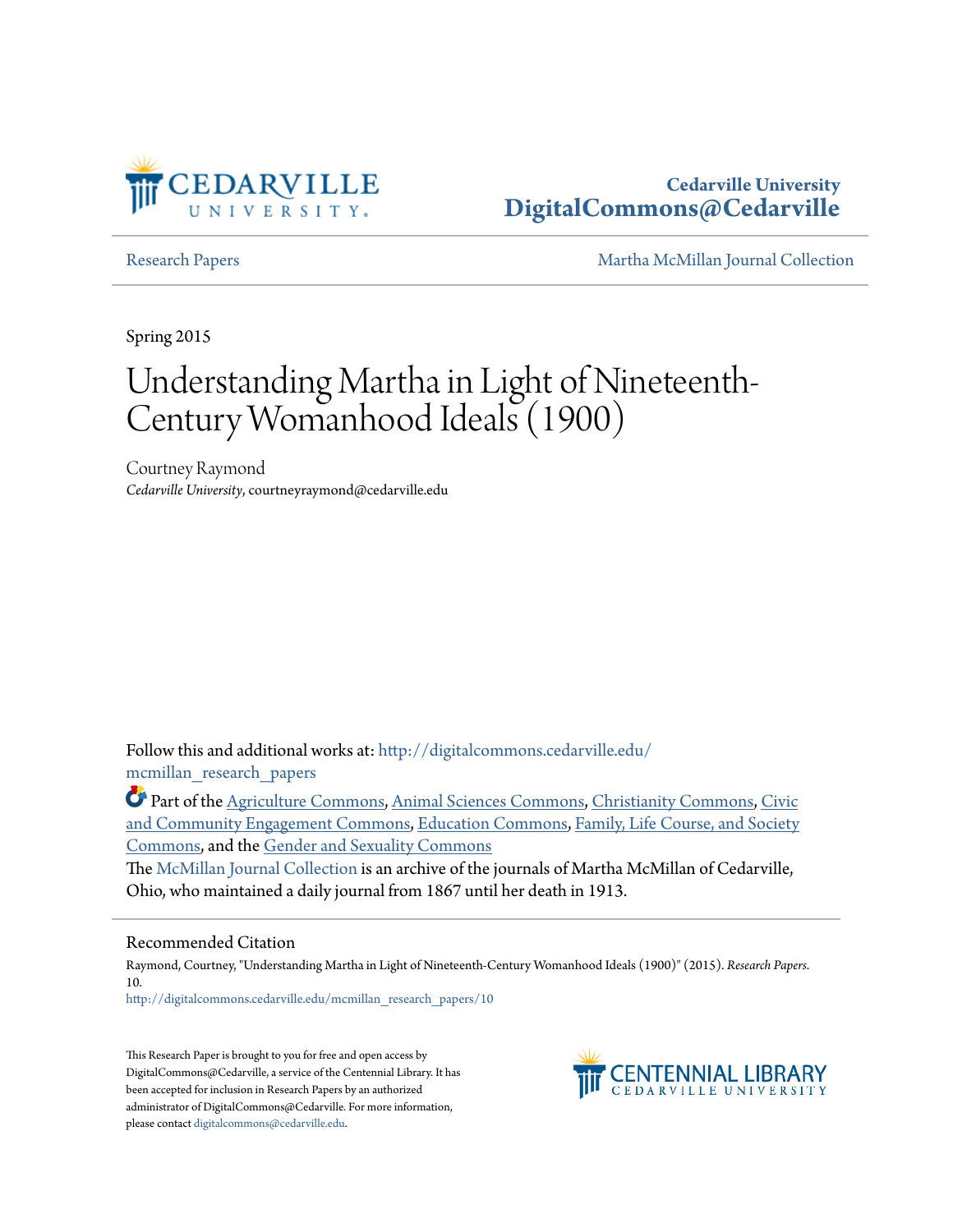#### Understanding Martha in Light of Nineteenth-Century Womanhood Ideals

(January –April1900)

Courtney Raymond

2015

Two main womanhood ideals spanned the nineteenth and early twentieth century. True Womanhood and New Womanhood were distinct, starkly contrasting one another. Martha McMillan's life bridges the two eras of womanhood, her writings illustrating her own subjectivity in light of the two ideals.

#### **The True Woman**

The Cult of True Womanhood defined the female ideal in antebellum America. The concept espoused the notion that "womanly virtue resided in piety, purity, submissiveness, and domesticity" (Welter 151). The nineteenth century expression of sexual stereotypes asserted that men were less religious, more brutish, and that women alone were truly religious. All other "virtues" followed from this piety. If a woman was pious, thinking most highly of God, then she would subsequently have access to all other virtues. Men were encouraged to seek a woman of piety, because it was the only way they could be sure that her purity was protected. Religion was a woman's "divine right," to which she was "peculiarly susceptible" (Welter 151). The idea was that men were less susceptible to religion and needed a woman to persuade them towards it.

A woman's purity, submissiveness, and domesticity were just as important to her character as was her piety. The common assumption, among both men and women, was that a woman could not be truly desirable unless she was truly pious. All other virtues extended from that one. If a woman was pious, she could also be pure. Societal ideas held that the absence of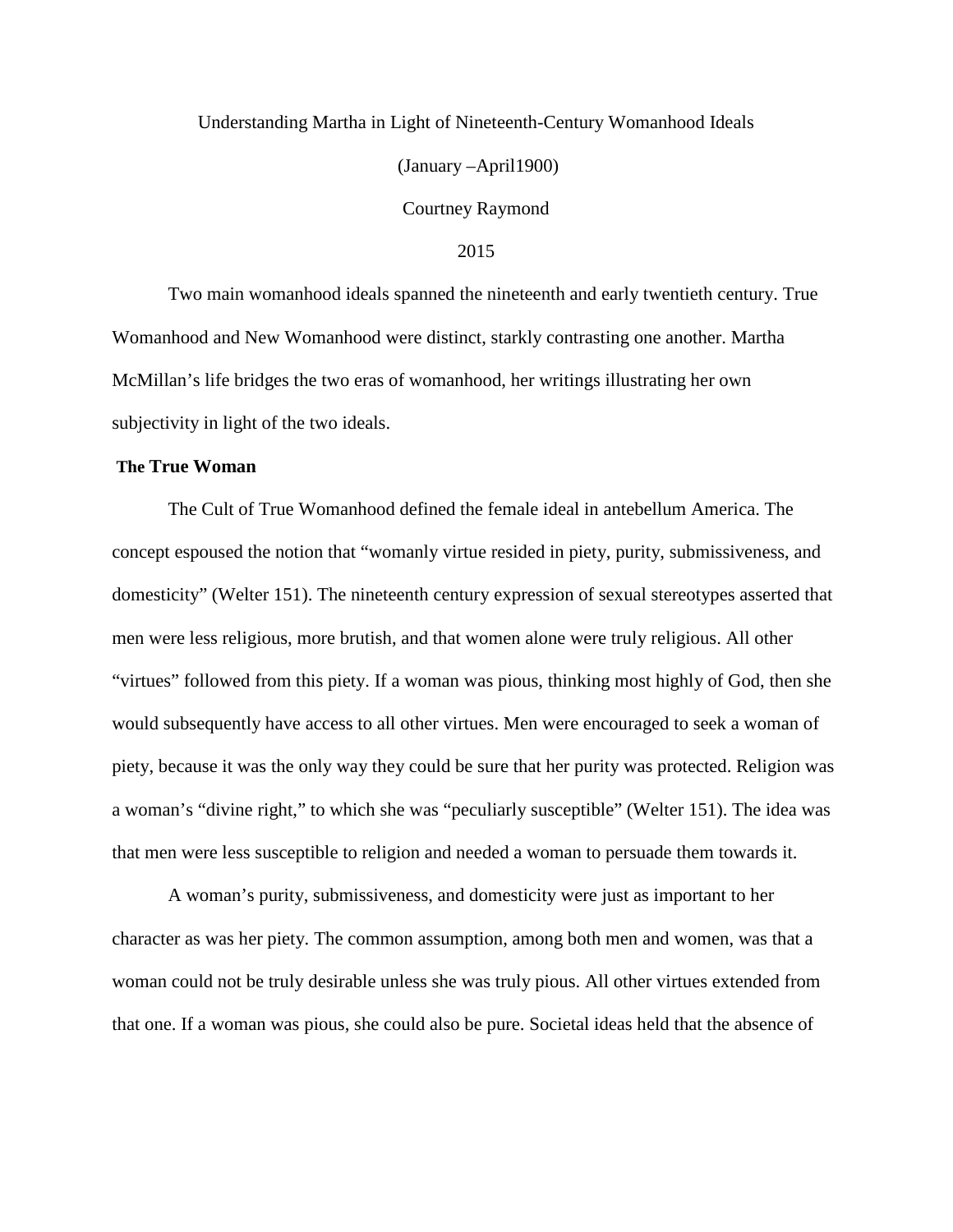purity in a woman was "unnatural and unfeminine," and without it, a woman was not a woman at all - she was fallen (Welter 154).

Submissiveness followed naturally from piety, too. Religion, Welter notes, was an important tool used to keep women in their "proper sphere" (153). Women were expected to be submissive because, more or less, that was the way of things, the divinely appointed order (Welter 159). Society taught women to revel in their feelings of weakness and timidity. They were meant to be this way, to be dependent on their husbands (Welter 159). In fact, women were impressed upon to view this dependency as a gift. They had the ability to passively respond to situations, rather than to have authority over them. When they did want some semblance of influence, they exercised authority by means of persuasion (Welter 161). Submission necessitated that women make themselves small: they "should 'become as little children' and 'avoid a controversial spirit'" (Welter 161). They were meant to bear it.

The first three virtues culminated in the last: domesticity. A woman's place was the home. The work of the home - the cooking, cleaning, caring - was seen as an art, as an act of supreme love, even as a science. This role was tied especially to her piety: in her cooking, cleaning, and caring, a woman brought her husband back to God (Welter 162). In the home, women could fulfill their two most important duties: to be useful and beautiful (Welter 163).

True Womanhood persisted as the female norm from 1820 into the 1860s. A common proclamation from the pulpit appealed to men to seek a virtuous woman. Implicit in this tone was the appeal to women - to *be* virtuous. But the late nineteenth century brought a period of change. The tide would soon bring in a New Woman.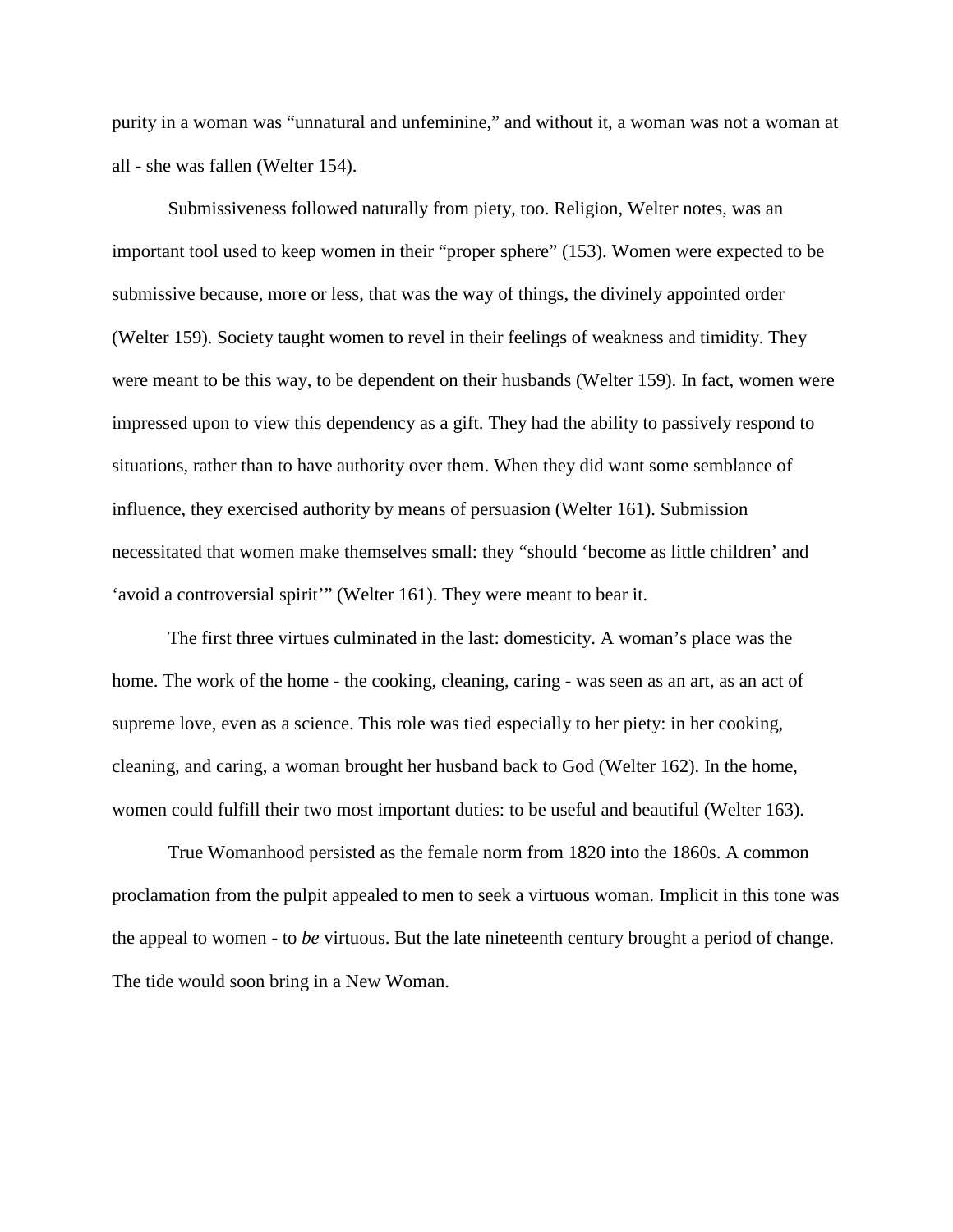#### **The New Woman**

Daughters who grew up during the mid- to late-nineteenth century were the first to question their mothers' ideals of True Womanhood. Coming of age near the turn of the century saw "the late-century woman [amending] the concept of femininity bequeathed to her by her mother and [arriving] at a new understanding of 'true womanhood' consistent with her new material conditions" (Theriot 77). According to Theriot, "in the late nineteenth century, female control replaced female suffering as the cornerstone of femininity" (77).

Economic, social, and political changes swept the nation in the 1870s and 1880s. Cities were large; immigration brought waves of newcomers; and material gains meant a different kind of life awaited young women. Writing in 1891, Mary A. Livermore expressed excitement for the new age of women's education and entrance into professions previously open to men only. She notes that in many of these professions, men and women served alongside one another, men "graciously [acknowledging] the practical wisdom and virtue [women] bring to their duties" (124).

Likewise, new policy changes afforded women more power, even when they were married. They were able to control land, able to gain custody of their children in a divorce, and could send their children to public school, lessening the burden on mothers to be everything for everyone (Theriot 80). Women could also take a more public role in everyday life, joining societies and clubs, because they weren't expected to be at home all the time, always cooking, cleaning, and caring for children.

A major development in the female sense of self occurred in the late nineteenth century. The physical education movement turned the female frailty ideal upside-down, instead giving a sense of power, ability, and strength to women (Theriot 81). Advancements in medicine allowed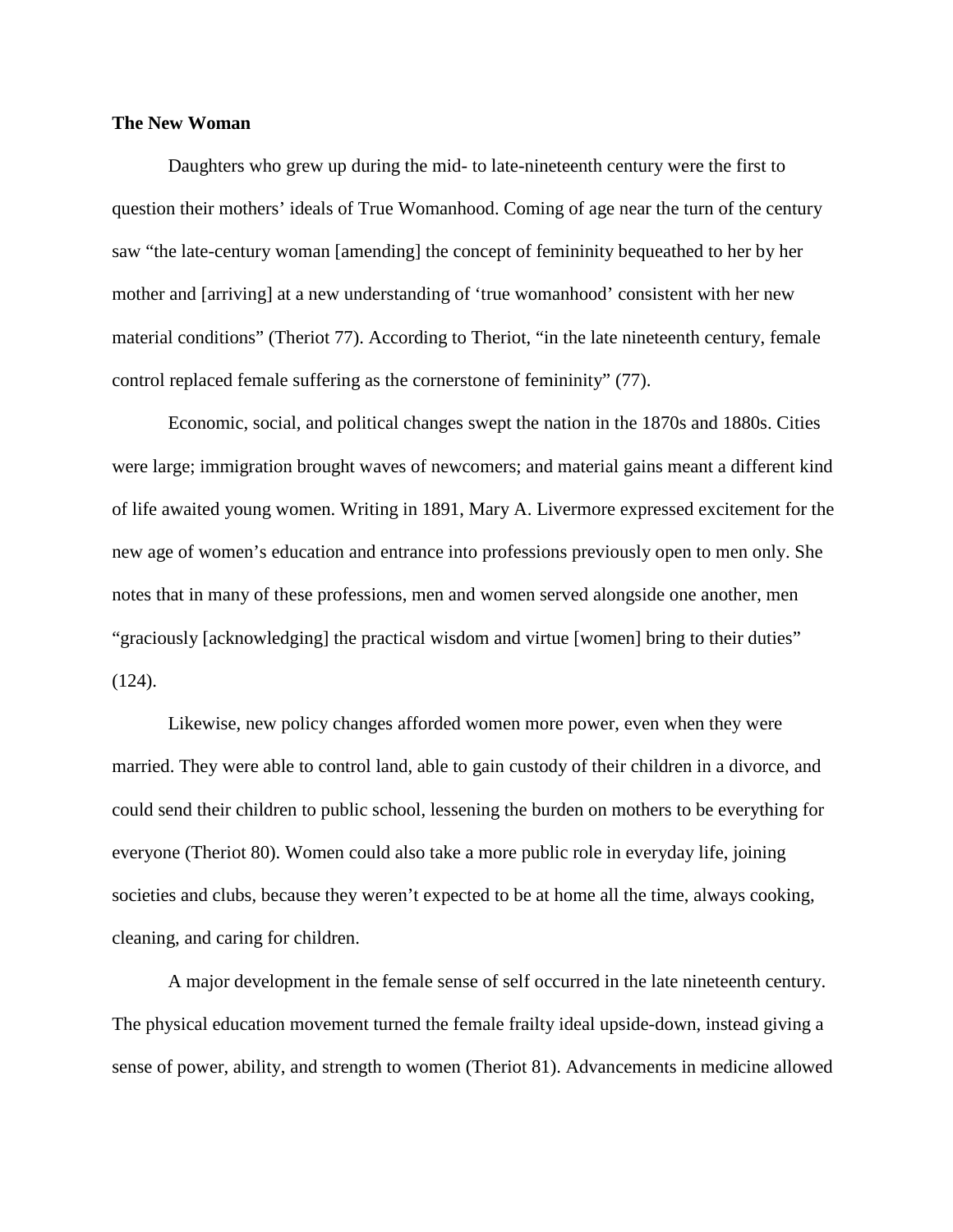women greater control over their own bodies, weakening the need for dependence on and submission to male authority. According to Theriot, "late-century women experienced the caredfor female body as naturally healthy, not feeble, and saw suffering as an aberration, not as an inevitable consequence of being female… [they] viewed health and strength as essential to female beauty, a concept totally at odds with the earlier idealization of frail, pale, listless femininity, [attributing] illness and weakness to socialization, not to nature" (81-82). Advances in birth control and understanding of reproduction also afforded women more control over their bodies (Theriot 90) Women no longer had to define themselves by the children they birthed, adding to their health and overall sense of worth beyond their function as vessels of boys-whowould-be-men.

New Womanhood progressed into the twentieth century, eventually giving way to the woman of the 1920s. This changing tide of womanhood, while important, was not black and white. In the study of one particular woman of the nineteenth century, whose married life began just as the New Woman appeared, we see the influences of both concepts of womanhood.

#### **Martha: Her Own Woman**

The year 1900 represents a pivotal point in both American history and in the life of Martha McMillan. As the century turned, Martha was in her mid-fifties, thirty years into her marriage, and was the mother of adult children. The idea of New Womanhood had already been established, but Martha was of the generation brought up under the ideal of True Womanhood. As such, throughout the first four months of her 1900 journal, Martha exhibits traits of both types of womanhood. She doesn't define herself completely as a certain type of woman; instead, Martha proves that even though she exhibits traits of True Womanhood and New Womanhood, ultimately she doesn't have to define herself in relation to anyone: she's just Martha.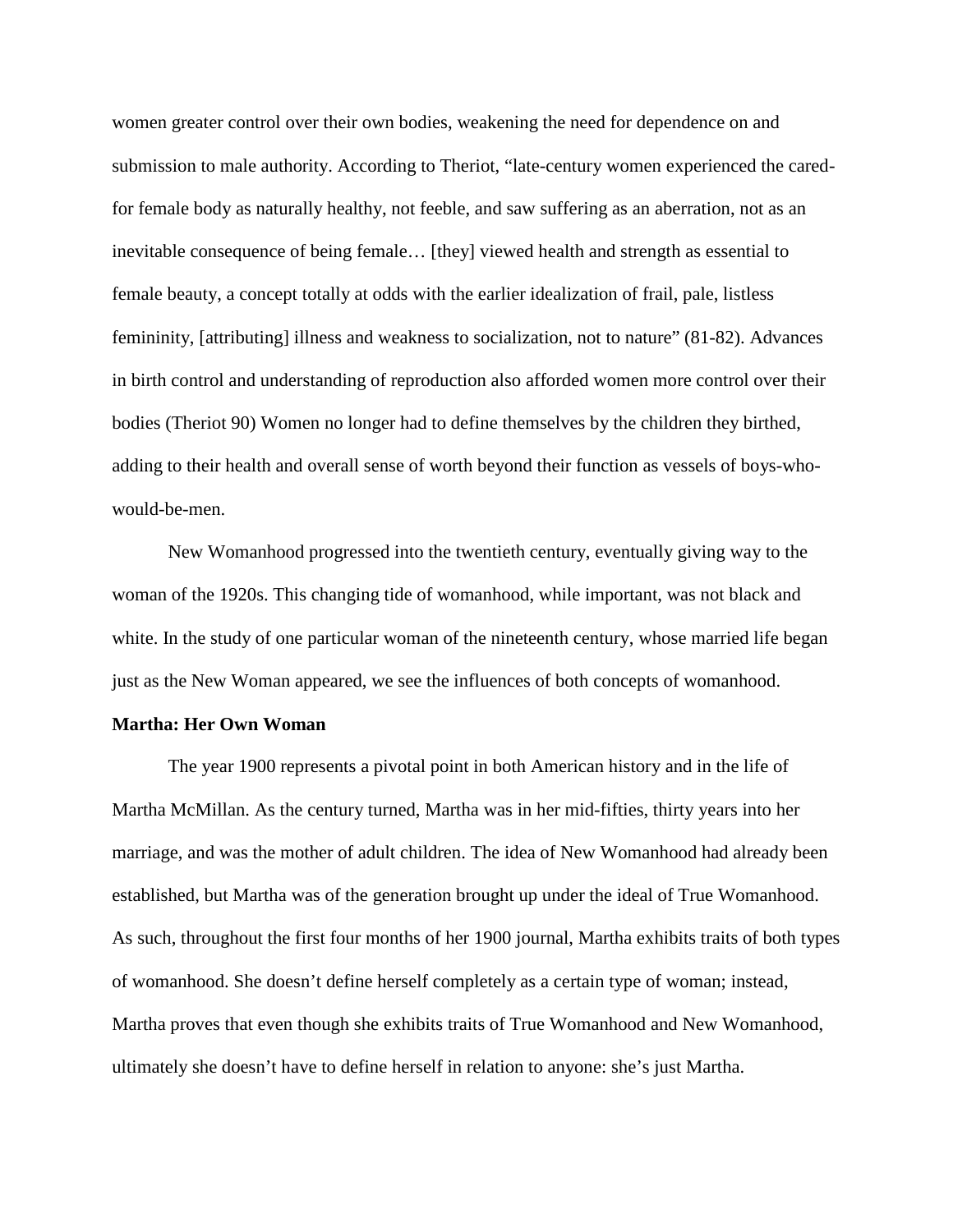True Womanhood's key tenant is piety. Martha embodies this trait, frequently writing about the text of church sermons, the attendance of Sabbath School, and her religious reflections on everyday experiences. She frequently notes that her son Paul asks questions about the Sabbath School lessons, and she answers them for him. Understanding True Womanhood's emphasis on religion as woman's jurisdiction illuminates Martha's reasoning for placing so much value on it.

Martha was also quite domestic, spending much of her time at home, supervising the hired help, cleaning, and making household necessities. Over the course of a few weeks in February, Martha notes that she made at least three feather mattresses. She also documents her progress on spring cleaning through the month of April, a task that her daughter Clara helped accomplish. Because Martha would have come of age during the reign of True Womanhood, some of the characteristics of a True Woman are apparent in her writings, including piety and domesticity.

However, Martha doesn't fit neatly into the mold of True Womanhood. Martha placed a great deal of emphasis on education. Almost every entry for every weekday in the first four months of 1900 contain a note about who is in school, and where. She takes pride in this, as a New Woman would have. She herself is educated, often mentioning books she has read, meetings she has attended, or conversations she has had.

Martha also was a member and attendee of multiple societies mentioned throughout early 1900. She advocated for women's rights as part of the WCTU, attended the Young Persons' Meeting at church, and went to many congregational prayer meetings. Martha's involvement in her community extend from the New Womanhood ideals she embodies. She often goes out, visiting friends and relatives - she isn't contained to the home, because she is strong enough to go about on her own. She isn't frail or weak, but independent.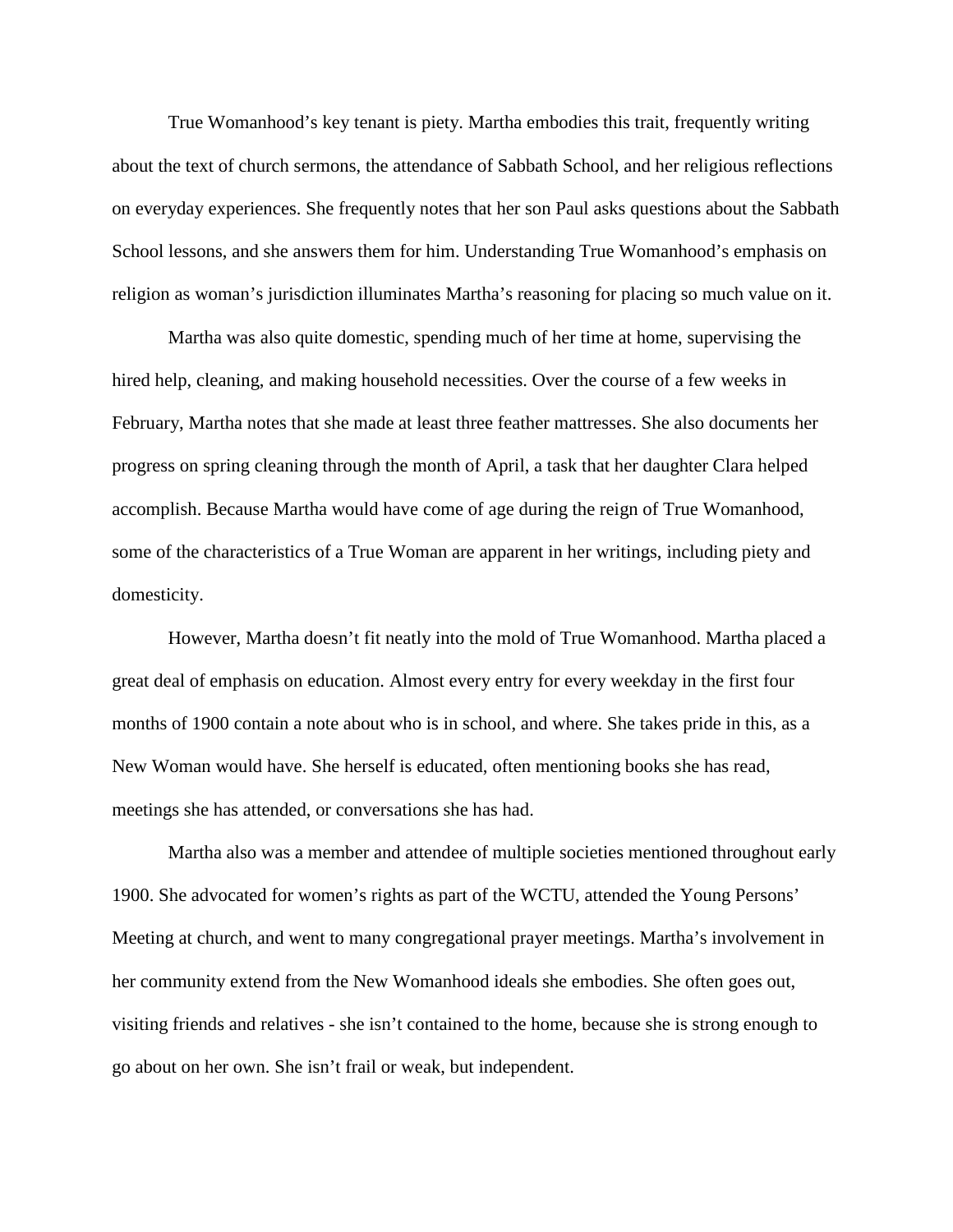Understanding True and New Womanhood is essential to understanding Martha McMillan. If one knows of the trends and stereotypes of women at different points in time, one can tell that Martha doesn't fit neatly into either. She doesn't define herself as a certain type of woman. She loves her children and writes about them every day, but she isn't "Mother Martha." She seems to embrace her duties as a housewife, but she isn't "James McMillan's Wife." Likewise, Martha values education, but she isn't a teacher or a professional. She is a mover, traveling about to different societies, calling on her friends and hosting and attending parties, but she is no socialite. Instead, in these journals, and in the first four months of 1900 in particular, we see a woman who does what she does, likes what she likes, values what she values - all because it makes her *Martha.* She is *herself*, unbound by the constraints of any stereotype of womanhood. Her unique place in history affords her the opportunity to bridge the gap, but so does her personality and her security in her own worth. Martha is her own woman, and for that, she makes no apologies.